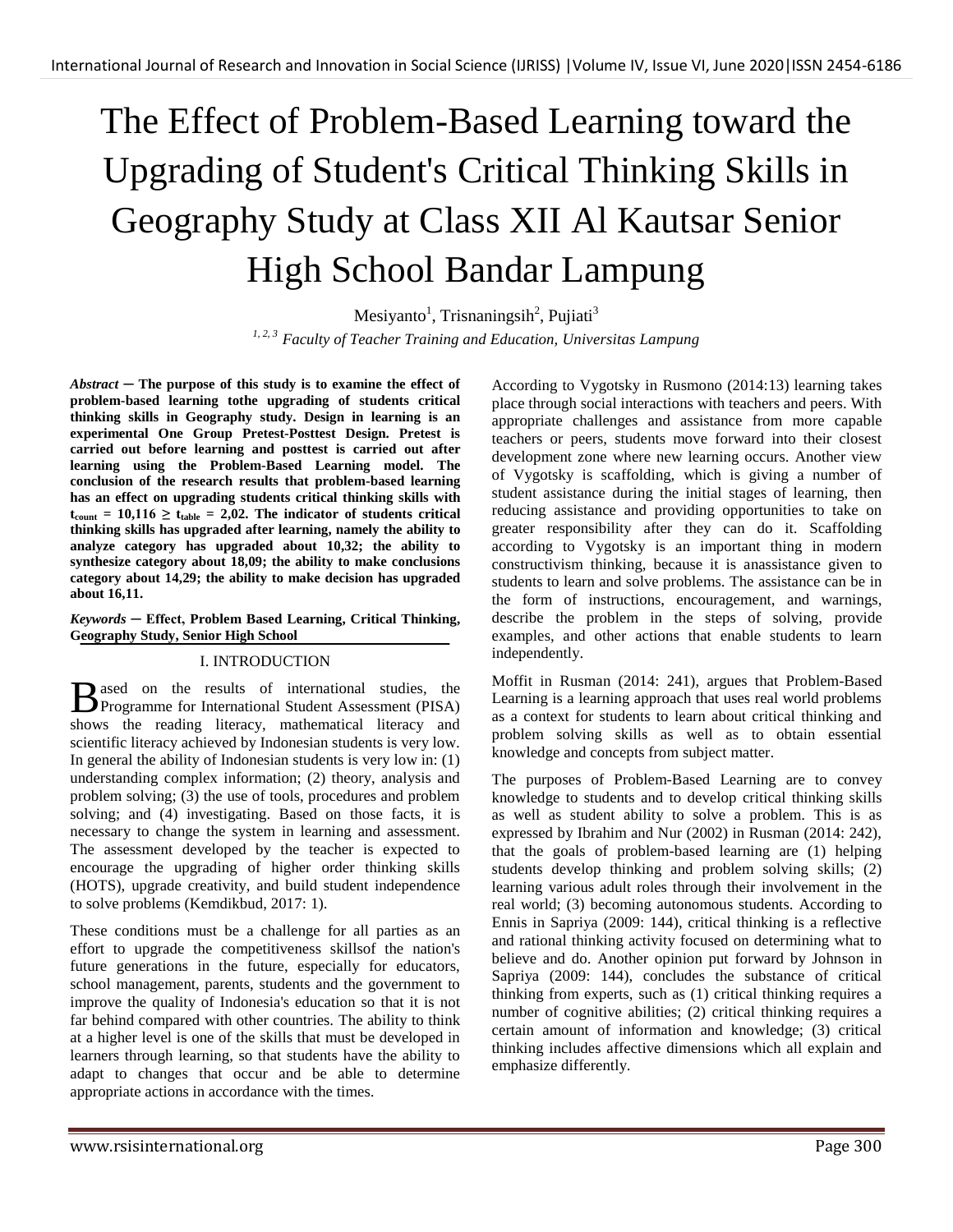## II. METHOD

This study uses an experimental design namely One-Group Pre-test-Post-test Design.

## $O_1$  X  $O_2$

## Fig 1. One-Group Pre-test–Post-test Design

 $O_1$  is the pre-test score before being given treatment, while  $O_2$ is the post-test score after being given treatment (Sugiyono, 2015: 110). The subjects in this study are XII grade students of Al Kautsar Senior High School Bandar Lampung from the Sciences department who has a cross-interest curriculum structure in Geography and Social department with a total of 126 research subjects. Systematic sampling technique (systematic sampling) is a technique of taking samples of research in a particular sequence of population members who have been numbered and registered. Furthermore students who have sequence numbers  $3,6,9,12,15$  and so on until sequence number 126 becomes the subject in this study which amounts to 42 students.

The instrument used for data collection is an essay form test with a total of 10 items and maximum score of 100. The critical thinking skills test lattice consisted of four indicators such as the ability to analyze, the ability to synthesize, the ability to make conclusions, and the ability to make decisions.

| TABLE 1                                    |
|--------------------------------------------|
| LATTICE TESTS for CRITICAL THINKING SKILLS |

| <b>Indicators of Critical Thinking</b>             | Sub-Indicators of Critical<br>Thinking                                                                   | <b>Indicator of Achievement</b><br>Competency (GPA)                                                                                                                                                | Realm<br>Cognitive | Score          |
|----------------------------------------------------|----------------------------------------------------------------------------------------------------------|----------------------------------------------------------------------------------------------------------------------------------------------------------------------------------------------------|--------------------|----------------|
| The ability to analyze                             | To analyze the subject problem<br>$\bullet$<br>To analyze the caused of a<br>problem<br>To provide proof | To analyze the types of problem in rural and urban<br>areas<br>To analyze the caused of problem in rural and urban<br>areas<br>To provide proof of a problem in rural and urban areas<br>$\bullet$ | C <sub>4</sub>     | 10<br>10<br>10 |
| The ability to synthesize                          | • To forecast a problem<br>To describe a problem                                                         | To forecast a problem that will happen in rural and<br>urban areas due to urbanization<br>To describe the interaction problem among areas                                                          | C <sub>5</sub>     | 10<br>10       |
| The ability to make conclusions                    | To summarize the exact<br>problem<br>Making a sistematic sequence                                        | • Summing up the strengths of interaction among areas<br>• To describe the efforts in solving urbanization problem<br>systematically                                                               | C <sub>5</sub>     | 10<br>10       |
| Making strategies and tactics<br>(decision making) | To compare the alternative of<br>$\bullet$<br>problem solving<br>To take the exact decision              | To decide the alternative of problem solving for rural<br>and urban areas<br>To make the exact decision in solving problem in rural<br>and urban areas                                             | C <sub>6</sub>     | 10<br>20       |

Data analysis techniques to determine the results of research with experimental design pre-test and post-test one group design used the t-test formula (Arikunto, 2014:349). The steps used to determine students critical thinking skills from each indicator are:

- 1) Check the student answer sheet so that a score in each indicator of critical thinking skills is obtained.
- 2) Convert the score obtained from the assessment results to a percentage compared to the maximum score (Karim et al., 2015: 96).
- 3) Determine the category of student critical thinking ablity into 3 categories: high, medium and low. Guidelines in determining the categories of student critical thinking skills are based on Suharsimi Arikunto's opinion in (Yunita et al., 2018: 34), as shown in Table 2.

#### TABLE 2

#### THE LEVEL of CRITICAL THINKING SKILLS

| No | <b>Skills Level</b> | Percentage (%) |
|----|---------------------|----------------|
|    | High                | 76-100         |
|    | Medium              | 60-75          |
|    | Low                 | $0-59$         |

Source: Yunita (2018)

#### III. RESULT AND DISCUSSION

#### *Research Result*

Treatment in learning by using problem-based learning models could provide changes in student critical thinking skills. Changes in student abilities could be seen from each indicator of critical thinking skills carried out by analyzing the assessment items used in research. A description of the percentage of achievement and comparison of student critical thinking skills from each indicator before and after being given treatment in learning by using problem-based learning models could be seen in Table 3.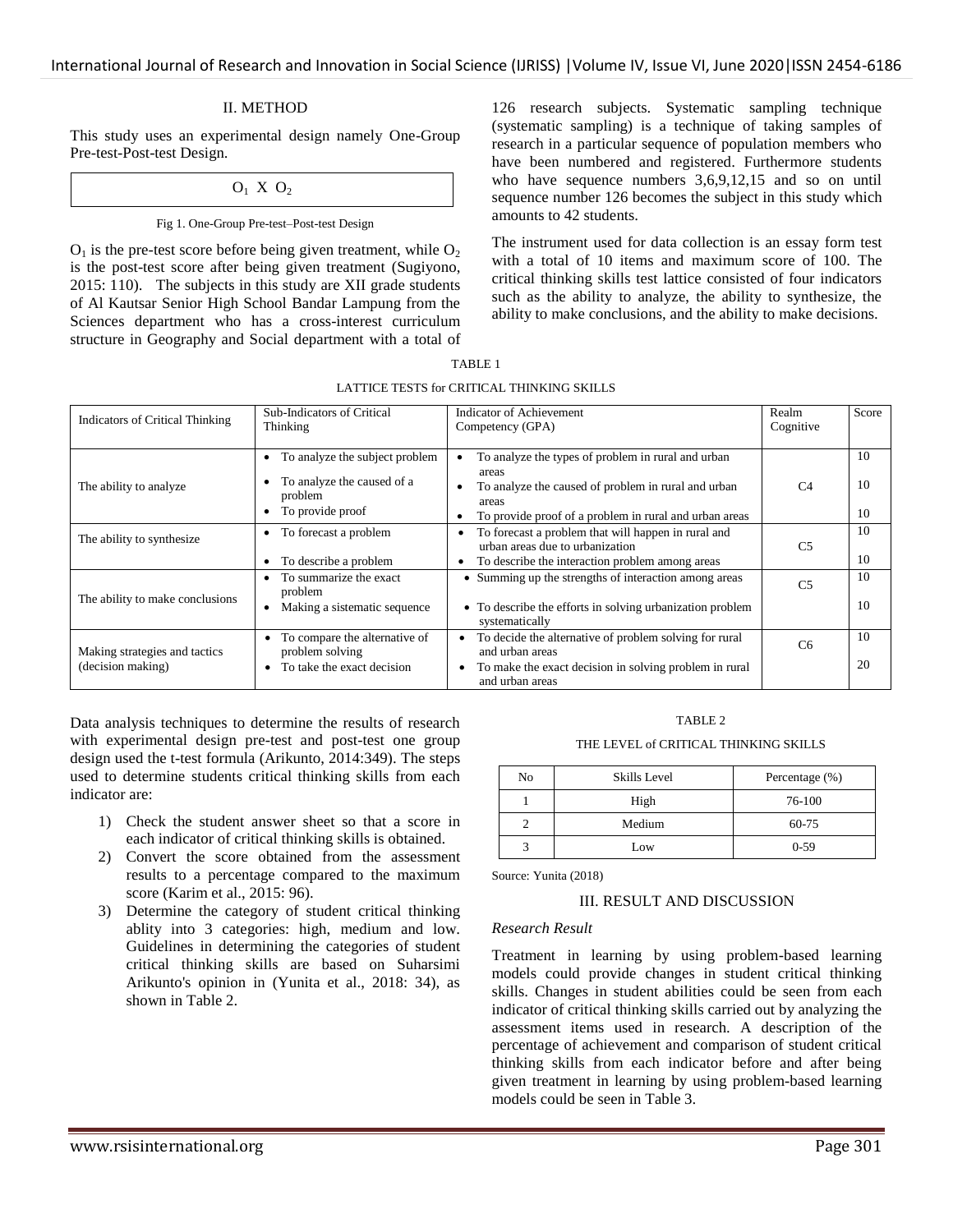|               | Category of Critical Thinking Skills |       |          |        |         |               |                 |               |         |               |          |       |
|---------------|--------------------------------------|-------|----------|--------|---------|---------------|-----------------|---------------|---------|---------------|----------|-------|
| Indikator     | High                                 |       |          | Medium |         |               |                 | Low           |         |               |          |       |
|               | Pretest                              |       | Posttest |        | Pretest |               | <b>Posttest</b> |               | Pretest |               | Posttest |       |
|               | $\mathbf{f}$                         | $\%$  | F        | $\%$   | f       | $\frac{0}{0}$ | F               | $\frac{0}{0}$ | f       | $\frac{0}{0}$ | f        | $\%$  |
| To analyze    | 9                                    | 21.43 | 19       | 45.24  | 19      | 45.24         | 17              | 40,28         | 14      | 33,33         | 6        | 14,29 |
| To synthesize | 3                                    | 7.14  | 17       | 40.28  | 16      | 38,10         | 19              | 45,24         | 23      | 54,76         | 6        | 14,29 |
| To conclude   | 4                                    | 9,52  | 17       | 40.28  | 21      | 50,00         | 19              | 45,24         | 17      | 40,48         | 6        | 14,29 |
| To decide     | 3                                    | 7.14  | 18       | 42,86  | 19      | 45,24         | 15              | 35,71         | 20      | 47,62         | 9        | 21,43 |

TABLE 3 COMPARISON of STUDENT SKILLS in EACH CRITICAL THINKING INDICATOR

Source: Research Data Processing

Table 3 provided an illustration of the pretest results that showed student critical thinking skills seen from the indicator of the ability to analyze fromall research subject. From 42 students, the most had the ability to analyze in mediumcategory about 19 students or 45.24 percent, students had the ability to analyze in low categories about 14 students or 33.33 percent, and students had the ability to analyze in high categories about 9 students or 21.43 percent. The posttest results showed that most students had the ability to analyze in high category about 19 students or 45.24 percent, students had the ability to analyze in mediumcategory about 17 students or 40.48 percent and students had the ability to analyze in low category about 6 students or 14,29 percent.

Critical thinking skills of students in the pretest activity could be seen from the indicator of the ability to synthesize.From 42 research subject, thes most had the ability to synthesize in low category about 23 students or 54.76 percent, students had the ability to synthesize in medium category about 16 students or 38.10 percent, and students who had the ability to synthesize in high categories were only 3 students or 7.14 percent. The posttest results showed students ability to synthesize, the most in mediumcategory about 19 students or 45.24 percent, students hadthe ability to synthesize in high category about 17 students or 40.48 percent and students had the ability to synthesize in low category about 6 students or 14, 29 percent.

Student critical thinking skills in pretest activities can be seen from the indicators of the ability to make conclusions.From 42 research subjects, the most had the ability to make conclusions in medium category about 21 students or 50.00 percent, students had the ability to conclude in low category about 17 students or 40.48 percent, and students had the ability to conclude in high categories were only 4 students or 9.52 percent. The posttest results showed students ability to make conclusions, the most inmedium category about 19 students or 45.24 percent, students had the ability to make conclusions in high category about 17 students or 40.48 percent and students had the ability to make conclusions in low category about 6 students or 14.29 percent.

Student critical thinking skills in pretest activities can be seen from the indicators of the ability to make decisions.From 42 research subjects, the most had ability to make decisions in low category about 20 students or 47.62 percent, students had the ability to decide in medium category about 19 students or 45.24 percent, and students had the ability to decide in high categories were only 3 students or 7.14 percent. The posttest results showed student ability to make decision,the most in high category about 18 students or 42.86 percent, students had the ability to make decisions in medium category about 15 students or 35.71 percent and students had the ability to make decisions in low category about 9 students or 21.43 percent

The use of problem-based learning models contributed to the upgrading of student critical thinking skills from each indicator. More clearly the upgrading average of student ability of each indicator of critical thinking can be seen in Figure 2.



Fig 2. Comparison of Student Critical Thinking Skills on Average for Each Indicator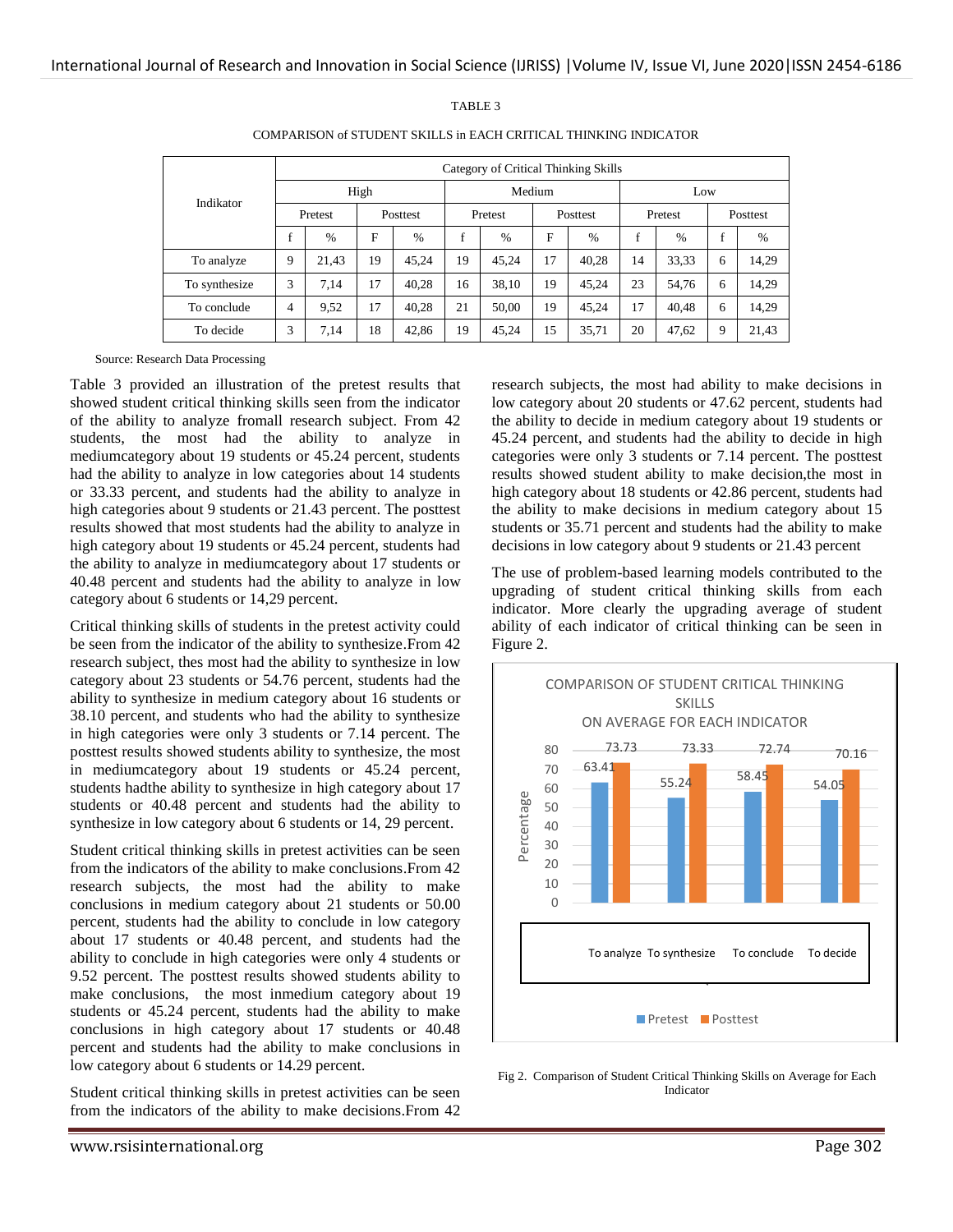Figure 2 showed that the critical thinking skills of students seen from the ability to analyze had upgraded before given treatment in learning, the results obtained an average percentage value of 63.41 percent included in mediumcategory of critical thinking skillsbecame 73.73 percent, this means that it occured an upgrading value of 10.32 percent after being given treatment in learning by using a problem-based learning model.

Indicators of student critical thinking skillsto synthesize hadupgraded. From the results of the average value before being given treatment about 55.24 percent had a low category then became medium category with an average valueabout 73.33 percent. This means that it occured an upgradingvalue about 18.09 after being given treatment in learning by using a problem-based learning model.

Indicators of student critical thinking skillsto make conclusions hadupgraded. From the results of the average value before being given treatment about 58.45 percent hadlow category the becamemedium category with an average valueabout 72.74 percent. This means that it occuredan upgrading value about 14.29 after being given treatment in learning by using a problem-based learning model.

Indicators of student critical thinking skillstomake decisions had upgared.From the results of the average value before being given treatment avout 54.05 percent had low category then became medium category with an average value of 70.16 percent. This means that it occured an upgrading value about 16.11 after being given treatment in learning by using a problem-based learning model.

The use of problem-based learning models could also provided a change in student critical thinking skillsclassically. The score of the pre-test and post-test results of the research subjects that was 42 students in each category of critical thinking skillscould be seen in Table 4.

## TABLE 4

SCORE of PRE-TEST AND POST-TESTIN EACH CRITICAL THINKING **CATEGORY** 

| Percentage | Critical<br>Thinking |    | Pre-test | Post-test |       |  |
|------------|----------------------|----|----------|-----------|-------|--|
| (% )       | Category             |    | $\%$     | f         | $\%$  |  |
| 76-100     | High                 | 3  | 7.14     | 19        | 45,24 |  |
| 60-75      | Medium               | 16 | 38,10    | 17        | 40,48 |  |
| $0-59$     | Low                  | 23 | 54,76    | 6         | 14,29 |  |
| Total      |                      | 42 | 100      | 42        | 100   |  |

Source: Research Data Processing

Table 4 showed that the results of the assessment of learning activities before using the problem-based learning model (pretest) of the entire research subjects as many as 42 students, majority had critical thinking skills with low category about 23 students or 54,76 percent, students had critical thinking skills withmediumcategory about 16 students or 38,10 percent and students had critical thinking skills with high categorywere only 3 students or 7,14 percent. Assessment on learning activities after using the problem-based learning model (post-test) there was a significant upgrading in student critical thinking skills.From 42 students, there were 19 students or 45,24 percent had critical thinking skills with high category and students had critical thinking skills with mediumcategory about 40,48 percent or about 17 students and students who had critical thinking skills with low category were only 14,29 percent or about 6 students.

# IV. DISCUSSION

Based on the results of the research above, it could be stated that the treatment in learning using the Problem-Based Learning model especially on the material Spatial Structure and Interaction of Villages and Cities could improve student critical thinking skills. The sequence of achieving the highest critical thinking skills of students were the ability to synthesize, the ability to make decisions, the ability to make conclusions and the ability to analyze. Based on these findings, it could be said that for student critical thinking skills, the most prominent indicator in this study was the ability of students to synthesize. The findings in this field were in accordance with the constructivism approach, which stated that, constructivism was the process of building or compiling new knowledge in student cognitive structures based on experience (Sanjaya, 2005: 18).

In line with the theory of constructivism, the learning strategy with problem-based learning models was considered to be able to train students in upgrading student critical thinking skills. With problem-based learning, students learned to build their own knowledge, find ideas so as to be able to build student critical thinking skills. This was as Dewey's opinion in Trianto (2009:31) that the reflective method of solving problems was an active, careful thinking process, which was based on the process of thinking towards definitive conclusions, including through the steps of students in recognize the problem.

Another opinion expressed by Moffit in Rusman (2014:241) suggested that problem-based learning was a learning approach that used real world problems as a context for students to learn about critical thinking and problem solving ability as well as to gain knowledge and concepts that were essential from the material lesson.

# V. CONCLUSION

The conclusion of the research was that there were differences in student critical thinking skills before and after using problem-based learning models in PBM XII grade students of Senior High School Al Kautsar Bandar Lampung, especially material of the Spatial Structure and Village and City Interaction with the results of the t test (Paired samples t-test) was  $10,116 \ge t_{table} = 2,02$ .

All indicators of student critical thinking skillshadupgraded after learning by using problem-based learning models, namely the ability to analyze hadupgraded about 10,32; the